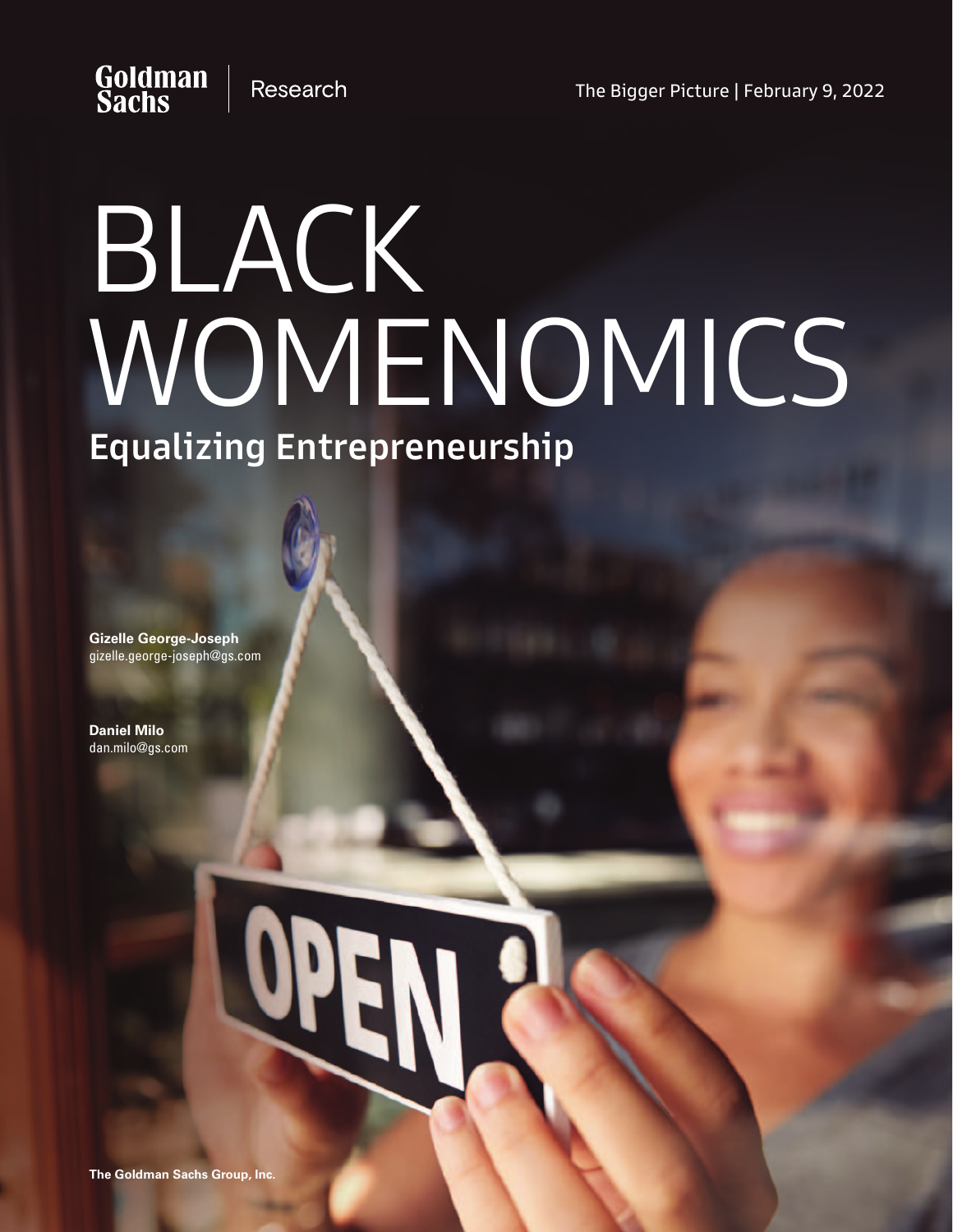# Table of Contents

| <b>Executive Summary</b>                                            | 3                 |  |
|---------------------------------------------------------------------|-------------------|--|
| Investing in the Underinvested                                      | 5                 |  |
| Entrepreneurship and Economic Equality                              | 6                 |  |
| Capital Access Gap                                                  | 7                 |  |
| Personal Finance Gap                                                | $12 \overline{ }$ |  |
| Financial Information Gaps Contribute to the Financial Wellness Gap | 13                |  |
| <b>Black Owned Businesses Have Worse Outcomes</b>                   | 16                |  |
| Black Entrepreneurs Experience Bias and Discrimination              | 18                |  |
| Investing in Black Women Entrepreneurs                              | 20                |  |
| Good for Growth                                                     | 21                |  |
| Fairer and Richer Society                                           | 21                |  |
| Disclosure Appendix                                                 | 22                |  |

The Bigger Picture is a publication series from Goldman Sachs Global Investment Research devoted to longer-term economic and policy issues, which complements our more market-focused analysis. For other important disclosures, see the Disclosure Appendix.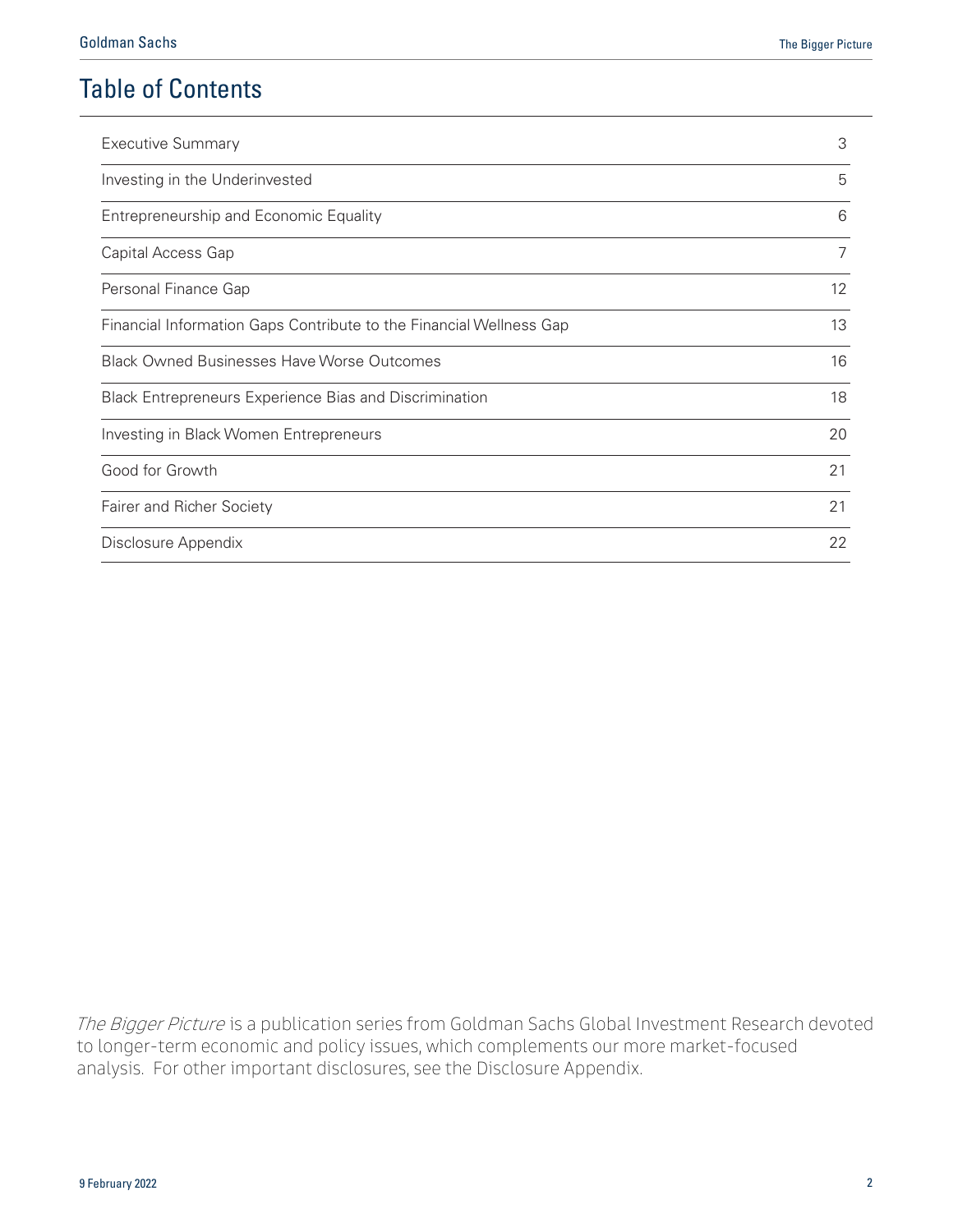# <span id="page-2-0"></span>Executive Summary

**1. Black women are underrepresented in business ownership.** In [Black](https://www.goldmansachs.com/insights/pages/black-womenomics-f/black-womenomics-report.pdf) [Womenomics: Investing in the Underinvested,](https://www.goldmansachs.com/insights/pages/black-womenomics-f/black-womenomics-report.pdf) we highlighted the fundamental role of earnings in explaining the wealth gap. Black women, make less in the labor market and face job-related economic disadvantages driven by systemic and individual discrimination that are compounded by the intersectionality of gender. Private business ownership contributes significantly to earnings and wealth inequality. Yet, Black women are underrepresented in business ownership. This study focuses on the entrepreneurship gap of Black women, some of the core broader economic and social factors driving it and implications for earnings, wealth and economic mobility.

**2. Black women own less.** Black women own less. Black women make up roughly 6% of the US population but own just 2% of employer businesses. The imbalance is particularly stark for single Black women, just 0.5% of whom own a business—a rate that is 24 times lower than for single white men. Disparities in education and income drive some of the Black-white business ownership gap, but differences in capital access, personal finance, and financial information gaps also play a significant role.

**3. Black women have less access to capital.** Black women continue to face credit market challenges that create barriers to business ownership. Across all industries, a larger share of Black-owned businesses have inadequate initial capital. Similarly, Black entrepreneurs are 20% less likely to fund their startups with bank business loans and depend heavily on personal credit cards as the primary sources of startup capital. Moreover, Black entrepreneurs are more likely to report unmet credit needs and non-participation in seeking financing primarily due to expectations that their requests will be denied. More than half the Black business owners who seek credit report receiving less than the amount they requested from financial institutions versus a quarter of white business owners. Black women entrepreneurs cite limited access to funds as the largest barrier to success.

**4. Personal finances gap.** Historical systemic discriminatory policies and practices were foundational in creating Black Americans unequal access to financial services. Liquidity constraints and low levels of wealth create substantial barriers to entry for Black entrepreneurs. Moreover, weaker personal finances make Black women more vulnerable to negative income or spending shocks which can lead to borrowing on unfavorable terms. Black women's wealth is not only held down by a lower access to high-return assets, but also by a higher exposure to high-cost liabilities. Black women are, for instance, 5 times more likely than white men to rely on expensive payday loans.

**5. Financial information gap contributes to the financial wellness gap**. There is a significant relationship between better financial education and the financial health of Black Americans. Yet, Black Americans, and especially Black women, lag white Americans on financial knowledge. Research results show that Black Americans score significantly lower on questions related to insuring, comprehending risk, investing and go-to information sources and suggest that higher levels of financial education would lead to better financial wellness.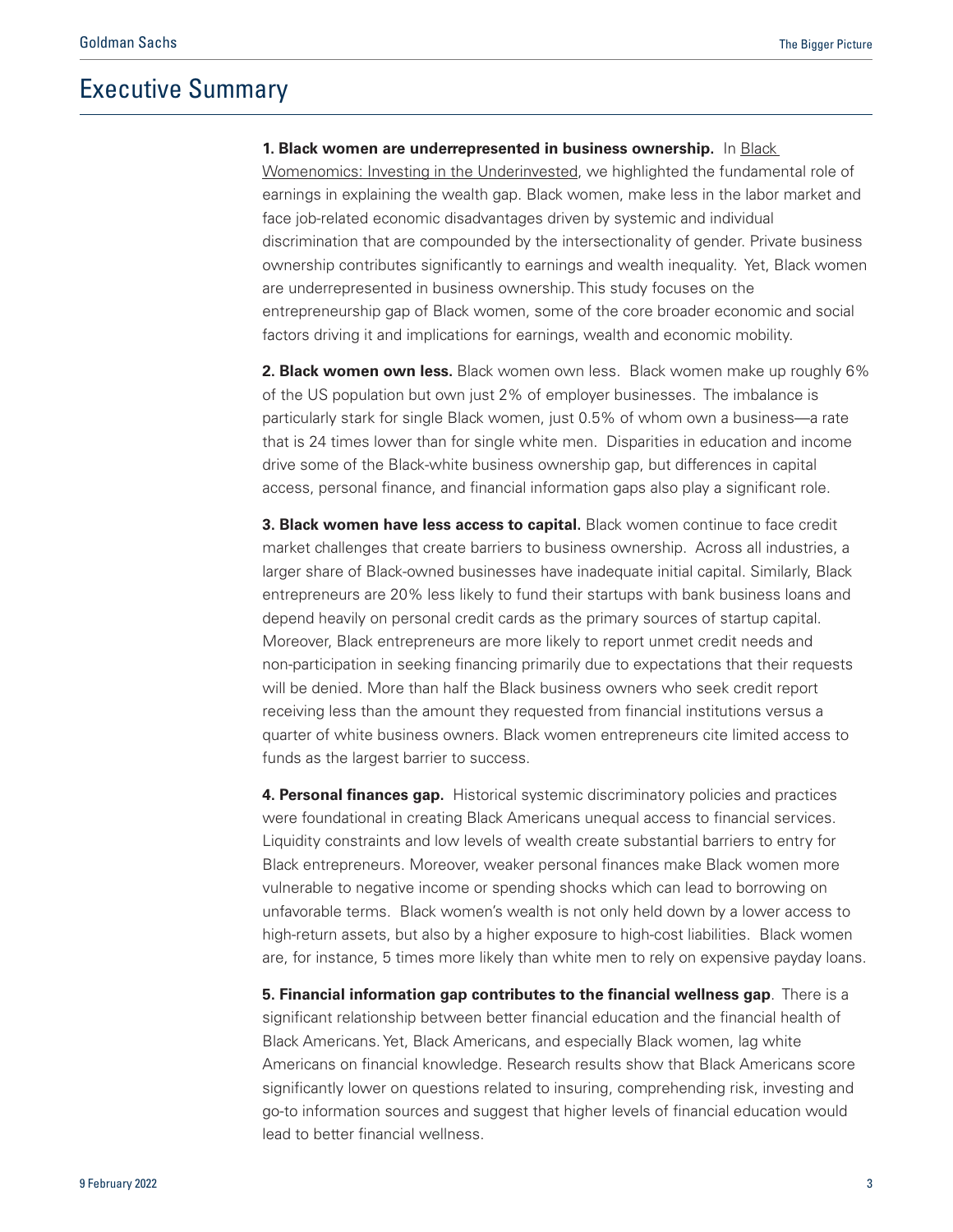#### **6. Insufficient funding leads to worse outcomes for Black-owned businesses**.

Undercapitalization impacts the growth of Black-owned businesses. This is partly due to lower levels of personal wealth to borrow against and lack of access to equity financing, but may also be due to lending discrimination. Black businesses are nearly three times more likely than white businesses to report that access to financial capital and the cost of financial capital negatively impact profits. Black women's ability to sustain their businesses also tends to fall much more sharply during a recession.

**7. Black entrepreneurs experience bias and discrimination**. Exacerbating the credit market challenges, Black women may face discrimination in the lending market which also limits their ability to invest in their businesses. Field experiments find that Black businesses are scrutinized at a much higher level than white-owned businesses, are prodded for more personal information and receive less customer service. Multiple studies document that high levels of discrimination persists in the labor and credit markets.

**8. Solutions to close the entrepreneurship gap.** This study identifies public and private investment opportunities to help close the entrepreneurship gap that focus on intentional structural adjustments to reduce systemic barriers. We reiterate that it is critical that the public sector robustly address racial inequity and mandate changes to laws and policies that may also influence social behavior and close the gaps over time. Proposed actions for the private sector include reducing barriers to entry, enabling growth and increasing financial education.

**9. Good for growth.** Our framework takes into account the broad economic disadvantages that Black women experience. Overcoming these adverse economic trends would make for not only a fairer but also a richer society. We estimate that reducing the earnings gap for Black women, which includes increasing business ownership to drive economic mobility, could raise the level of annual US GDP by 1.4-2.1% each year, or \$350-525bn in current dollars.1

We would like to thank Jan Hatzius our Chief Economist and Head of Global Investment Research Division for his guidance throughout the project and our colleagues Joseph Briggs and Daan Struyven for their helpful suggestions and comments.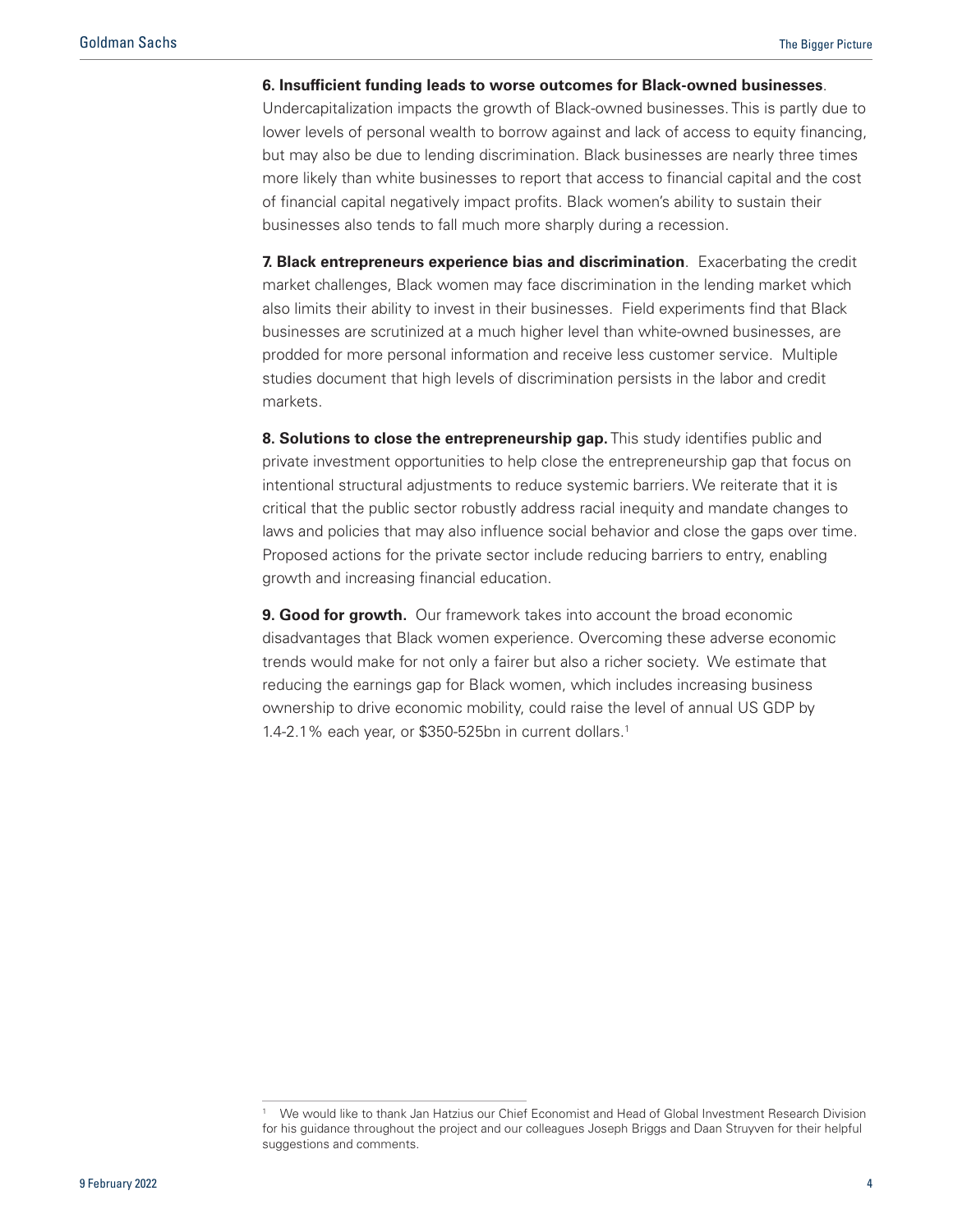# <span id="page-4-0"></span>Investing in the Underinvested

In [Black Womenomics: Investing in the Underinvested,](https://www.goldmansachs.com/insights/pages/black-womenomics-f/black-womenomics-report.pdf) we highlighted the fundamental role of earnings in explaining the wealth gap. Black women make less in the labor market and face job-related economic disadvantages driven by systemic and individual discrimination that are compounded by the intersectionality of gender. Black earnings account for about two-thirds of the average wealth gap (Exhibit 1) and an even larger share among lower-wealth households. The remainder is explained by other factors, including racial gaps in access to capital and investment opportunities including inheritances and home ownership, personal finances and financial information.





Source: Panel Study of Income Dynamics, Goldman Sachs Global Investment Research

Access to better-paying occupations and industries drove a substantial narrowing in the wage gap of Black women relative to white men in the 80s and 90s, but that progress has stalled in the past two decades, while the wage gap with white women has increased. Exhibit 2 shows that while differences in education and occupations contribute to the widening gap, a significant and growing portion is not explained by measurable factors in the model (red bars). This implies that factors that are harder to measure quantitatively—such as bias and discrimination and differences in career opportunities or social networks—are likely playing a role in the persistence and widening of the wage gap versus white women.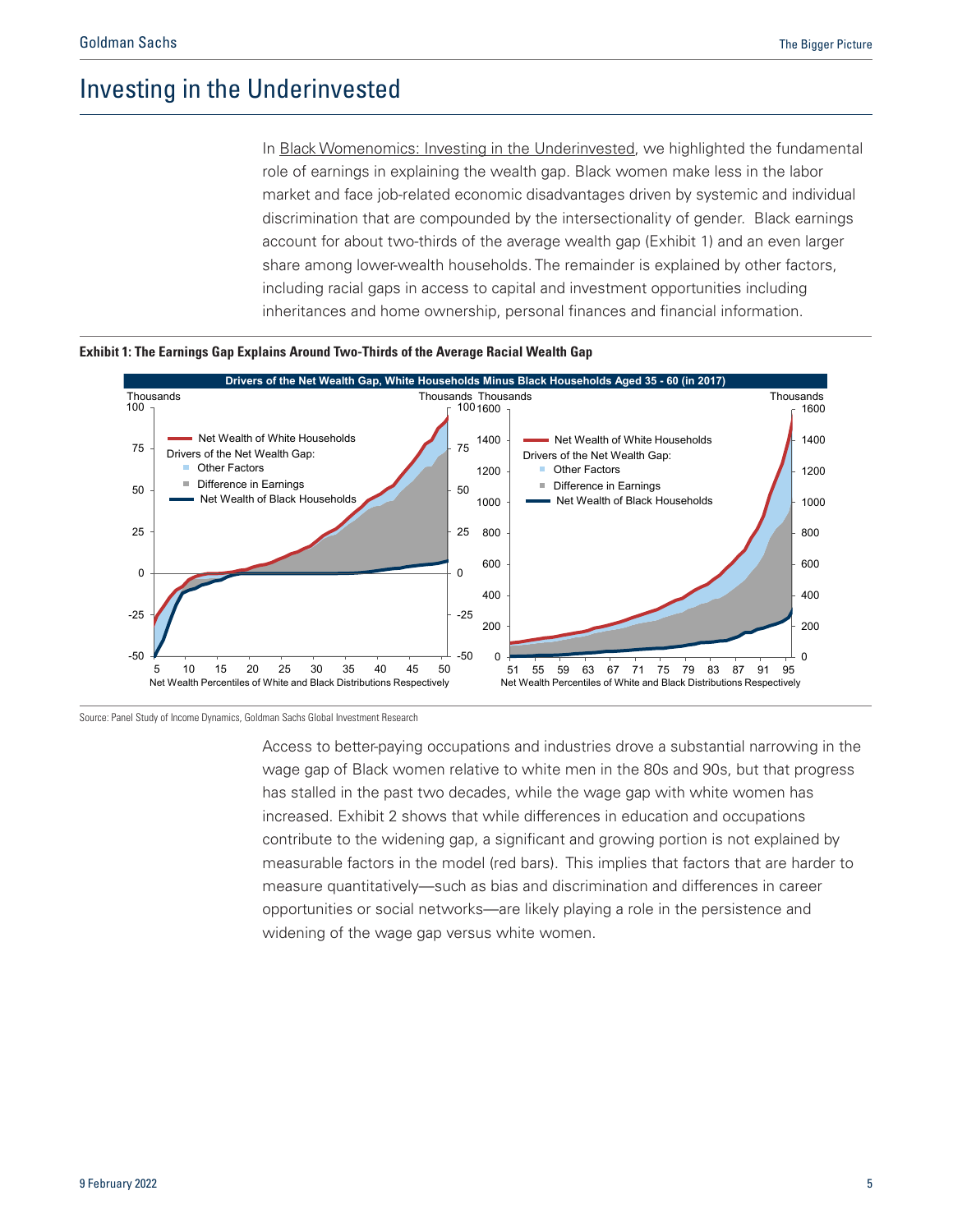

#### <span id="page-5-0"></span>**Exhibit 2: Differences in Education, Occupations, and Industries, and Other Hard-to-Measure Factors Drive the Wage Gap of Black Women Which Has Started to Widen Again vs. White Women**

Source: Current Population Survey, Goldman Sachs Global Investment Research

# Entrepreneurship and Economic Equality

Academic research suggests that private businesses are an important component of wealth.2 While the median Black household owns nearly 90% less wealth than the median white household, among both Black and white families, wealth is disproportionately distributed toward entrepreneurs versus wage or salary workers.3 Moreover, Black and white entrepreneurs are found to have more upward mobility and less downward mobility in the wealth distribution than wage/salary workers.<sup>4</sup> Yet, Black women are underrepresented in business ownership. They make up roughly 6% of the US population, but own only 2% of employer businesses.

The most striking statistic is that only 0.5% of single Black women own their own business, a rate that is 24 times lower than for single white men; consistent with a large entrepreneurship gap (Exhibit 3).

For instance, although the lack of gender equality in funding startups is a [broad issue,](https://wappp.hks.harvard.edu/venture-capital-and-entrepreneurship) Black women have especially low representation. While there has been some progress over the past decade, Black women still account for a very low share of venture capital funding. [Project Diane](https://www.projectdiane.com/) finds that Black women-founded companies raised over \$700mn in funding from 2018-2019 which accounts for 0.27% of funds for that period, a notable

<sup>2</sup> See Cagetti, Marco, and Mariacristina De Nardi. 2006. "Entrepreneurship, frictions, and wealth." Journal of Political Economy 114, no. 5 (2006): 835-870

See Bradford, William D. 2003. "The Wealth Dynamics of Entrepreneurship for Black and White Families in the U.S." Review of Income and Wealth 19, no. 1: 89-116

<sup>4</sup> See Bradford, William D. 2003. "The Wealth Dynamics of Entrepreneurship for Black and White Families in the U.S." Review of Income and Wealth 19, no. 1: 89-116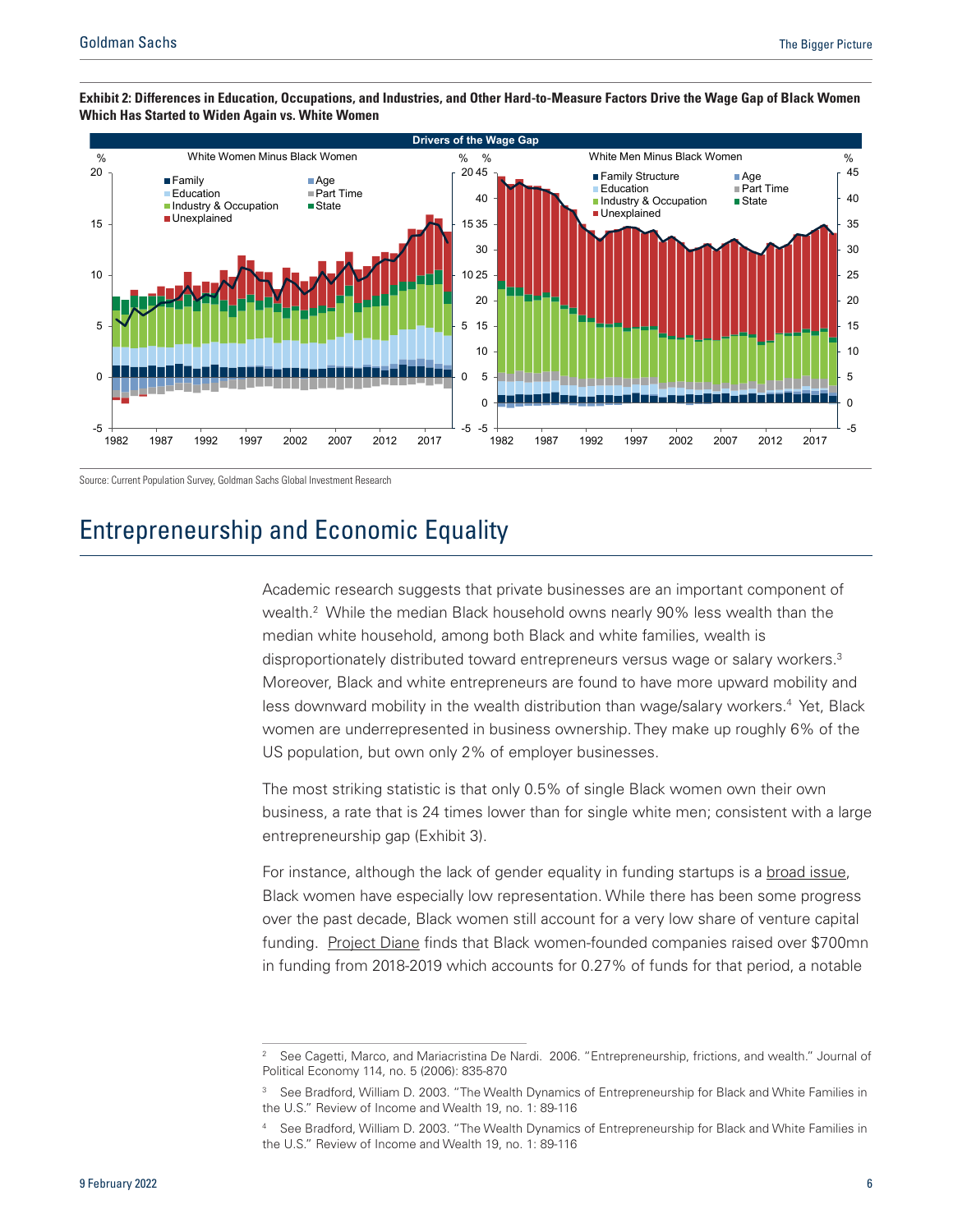<span id="page-6-0"></span>increase from the 0.06% from 2009-2017, but still limited.5



**Exhibit 3: Single Black Women Are 24 Times Less Likely to Own Their Own Business Than Single White Men**

Source: Survey of Consumer Finances, Goldman Sachs Global Investment Research

Disparities in income and education drive some of the Black-white private business ownership gap, but differences in capital access, personal finance, and financial information gaps play a significant role.

# Capital Access Gap

Black women continue to face credit market challenges that create barriers to business ownership. While all business owners depend on personal finance, business loans from banks and personal credit cards as the primary sources of startup capital, Black business owners depend most heavily on personal credit cards.<sup>6</sup>

Data from the [Annual Survey of Entrepreneurs](https://www.census.gov/programs-surveys/ase/about.html) corroborates that Black entrepreneurs are 20% less likely to fund their startups with bank business loans, but are instead more likely to rely on more expensive personal credit card debt and personal and family savings (Exhibit 4, left panel). This greater reliance on internal finance and expensive forms of external finance suggests credit constraints are more severe. More than three quarters of Black and Hispanic women business founders cite limited access to funds or investment as a barrier to success (Exhibit 4, right panel).

<sup>5</sup> "The State of Black & Latinx Women Founders." Project Diane (2020)

<sup>6</sup> See Robb, Alicia and Morelix Arnobio. 2016. "Startup Financing Trends by Race: How Access to Capital Impacts Profitability." Annual Survey of Entrepreneurs Data Briefing Series.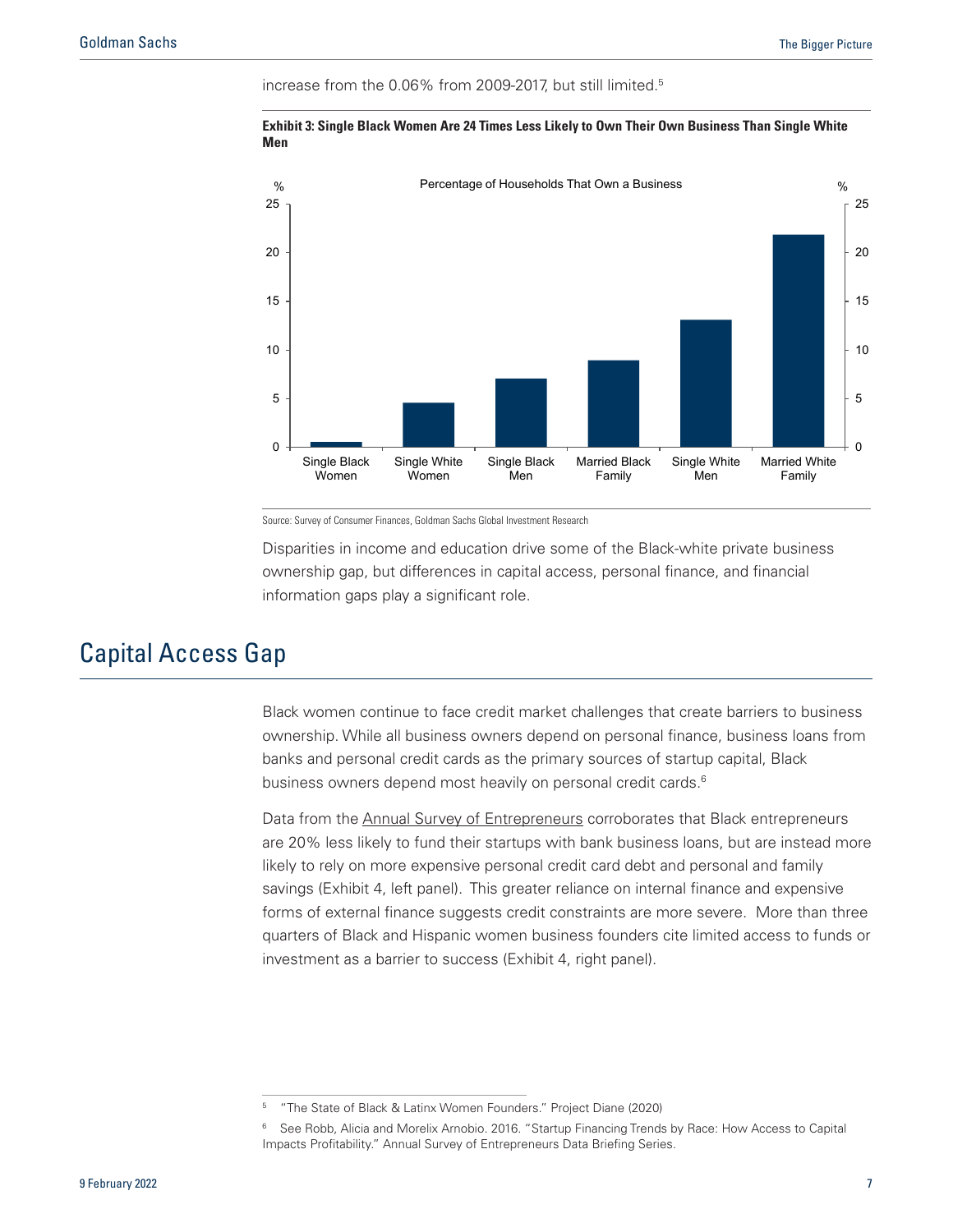

#### **Exhibit 4: Black Entrepreneurs Are 20% Less Likely to Fund Their Startups with Bank Business Loans and Black Women Entrepreneurs See Limited Access to Funds as a Major Barrier to Success**

Source: Annual Survey of Entrepreneurs, Project Diane, Goldman Sachs Global Investment Research

A larger share of Black-owned businesses had low amounts of initial capital across all major industries. Exhibit 5 shows the top five industries for Black business owners.





Source: Annual Survey of Entrepreneurs, Goldman Sachs Global Investment Research

Strikingly, Black business owners are three times more likely than white business owners to have their business in the healthcare and social assistance industry, a large outlier that makes up 30% of Black-owned businesses, possibly due to the lower capital requirements to start businesses in this sector. Consistent with this explanation, Exhibit 6 shows that Black businesses are overrepresented in sectors with low capital intensity, like health care and social assistance and underrepresented in sectors with high capital intensity like real estate and construction.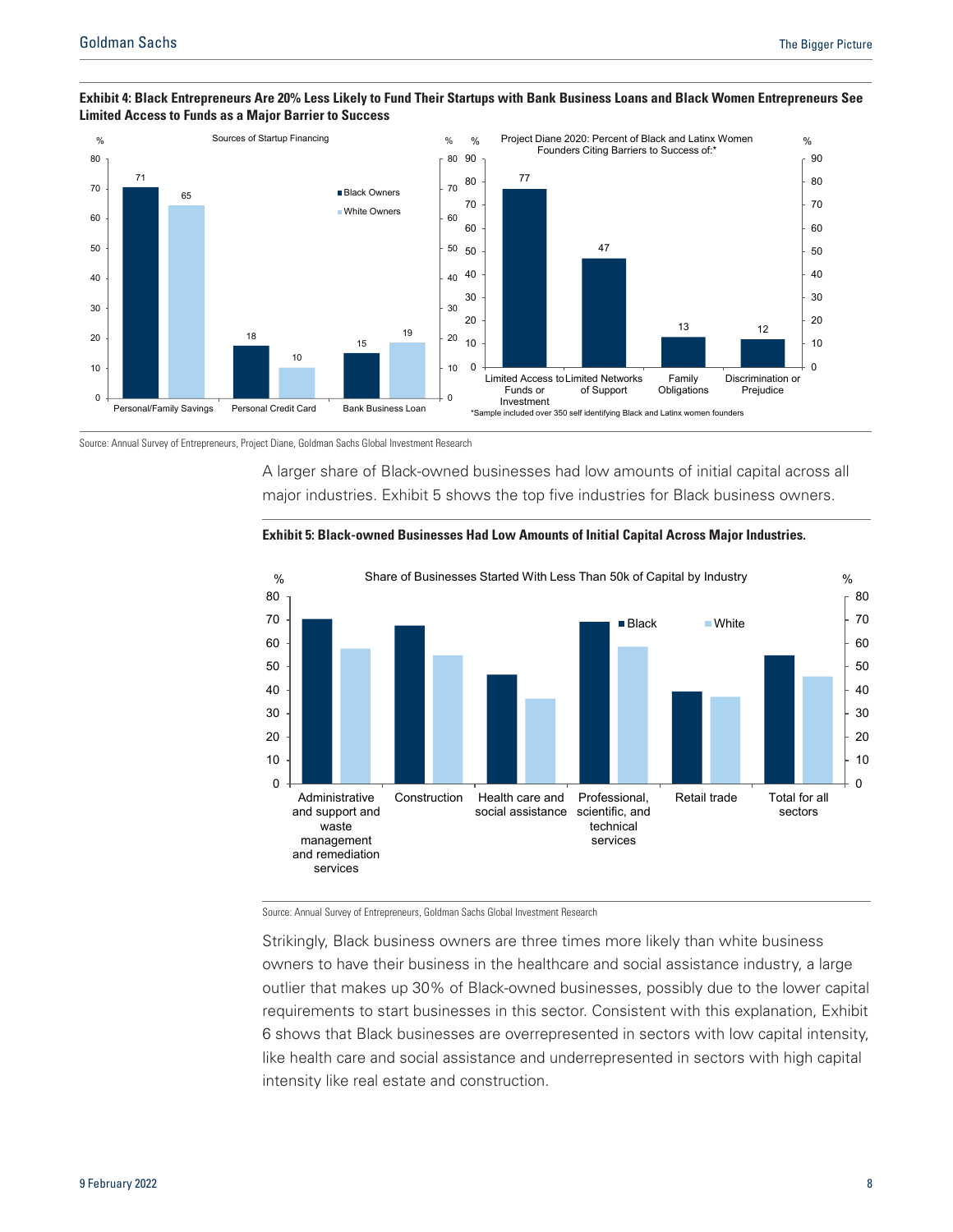

**Exhibit 6: Black-owned Businesses Are Overrepresented in Low-Margin Industries**

Source: Annual Survey of Entrepreneurs, Goldman Sachs Global Investment Research

Access to credit is necessary to grow businesses and is a key determinant of a firm's sustainability. Black entrepreneurs are more likely to report unmet credit needs. Exhibit 7 shows that Black business owners do not receive funding requested at the same rate as white business owners. More than half of Black business owners report receiving less than the amount they requested from financial institutions versus a quarter of white business owners.





Source: Annual Survey of Entrepreneurs, Goldman Sachs Global Investment Research

[The 2021 Small Business Credit Survey,](https://www.newyorkfed.org/medialibrary/FedSmallBusiness/files/2021/sbcs-report-on-firms-owned-by-people-of-color) a national survey of small businesses conducted by the 12 Federal Reserve Banks, found that significantly fewer Black-owned firms receive all the funding they requested. Exhibit 8 shows that 13% of Black-owned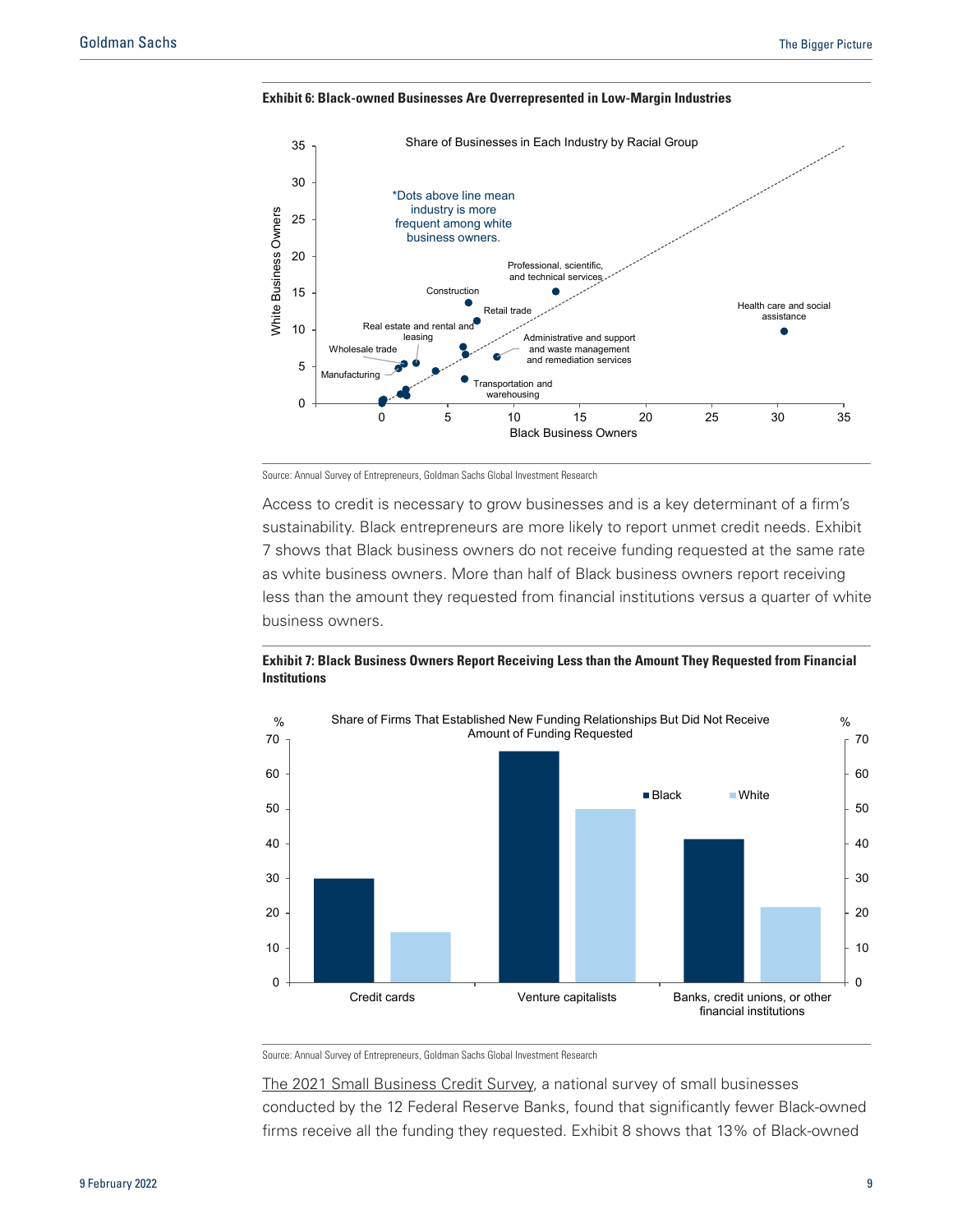firms received all the financing they requested in the 12 months prior to the survey, versus 40% of white-owned firms. Forty-six percent of Black-owned firms that applied for financing received none of the financing they requested, the largest share of any group.



#### **Exhibit 8: Significantly Fewer Black Owned Firms Receive All the Funding They Request**

Source: 2021 Small Business Credit Survey, Goldman Sachs Global Investment Research

A striking number of Black business owners never apply for additional financing even when there is an established business need for it. Exhibit 9 shows that nearly three times more Black business owners report that they avoid applying for financing, primarily due to expectations that it would be denied, versus white entrepreneurs.



**Exhibit 9: Black Business Owners Are Three Times More Likely to Avoid Applying for Financing** 

Source: Annual Survey of Entrepreneurs, Goldman Sachs Global Investment Research

The pandemic has further highlighted the consequences of the racial gap between Black and white-owned businesses' ability to access funds. [According](https://www.fedsmallbusiness.org/medialibrary/FedSmallBusiness/files/2020/DoubleJeopardy_COVID19andBlackOwnedBusinesses) to researchers at the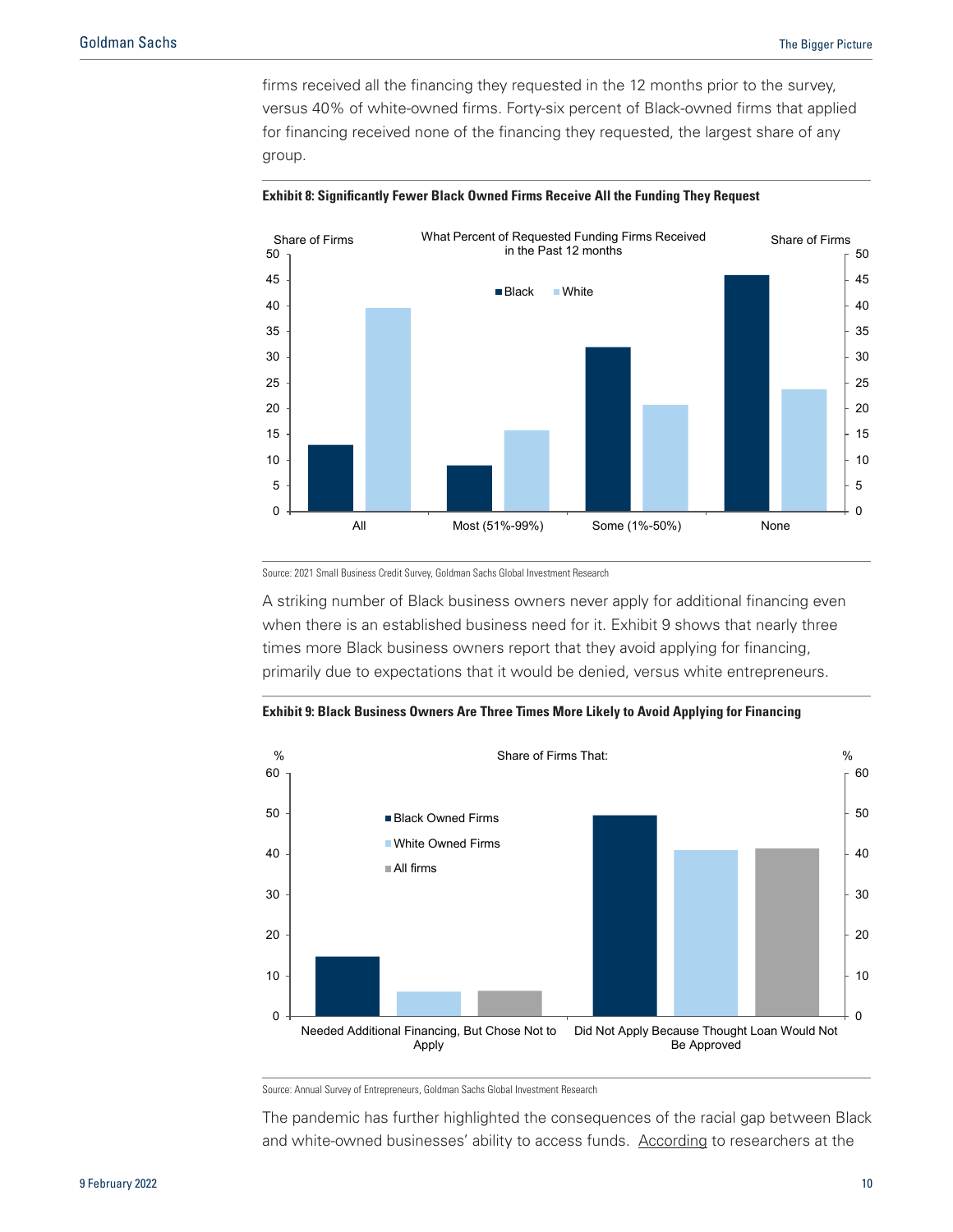Federal Reserve Bank of New York, while the number of active business owners saw a record decline nationally from February to April 2020 (22%), Black businesses had the largest drop (41%). This is partially attributable to the weaker financial positions of many Black businesses going into the pandemic which may have consequently impacted their decisions to apply for funding.

Exhibit 10 further illustrates this pattern. Results from the [2021 Small Business Credit](https://www.newyorkfed.org/medialibrary/FedSmallBusiness/files/2021/sbcs-report-on-firms-owned-by-people-of-color) [Survey](https://www.newyorkfed.org/medialibrary/FedSmallBusiness/files/2021/sbcs-report-on-firms-owned-by-people-of-color) find that Black business owners applied for and received less Paycheck Protection Program (PPP) funding, even after controlling for credit risk. Researchers at the Federal Reserve Bank of Boston [suggest t](https://www.bostonfed.org/news-and-events/news/2021/07/snapshot-of-black-small-business-owners-shows-worry-about-access-to-credit-during-pandemic.aspx)his is partly driven by historical and systemic exclusion of Black Americans from the housing market which stymied their ability to build equity and impaired their trust in financial institutions. This is compounded by the limited presence of traditional banks in Black communities which adversely impacts banking relationships and access.





Source: Small Business Credit Survey, Goldman Sachs Global Investment Research

The survey finds that only 61% of Black-owned firms applied for Payment Protection Program (PPP) funding, and of those, only 43% received all the funding they sought, versus 82% and 79% for white-owned businesses, respectively. Even among firms with good credit, businesses owned by Black Americans were half as likely as businesses owned by white Americans to receive all the financing they required (24% versus 48%). Black-owned applicant firms were five times as likely to receive none of the PPP funding they requested, versus white-owned businesses (20% vs 4% respectively).

Academic research suggests that persistent structural social and economic inequality have contributed to discouragement and disillusionment among minority business owners and that this has fundamentally impacted Black Americans entrepreneurial behavior.<sup>7</sup> In turn, the derived entrepreneurial decisions negatively impacts potential

See Neville, Francois et al. 2018. 'Why Even Bother Trying?' Examining Discouragement among Racial-Minority Entrepreneurs." Journal of Management Studies 55, 3:424-456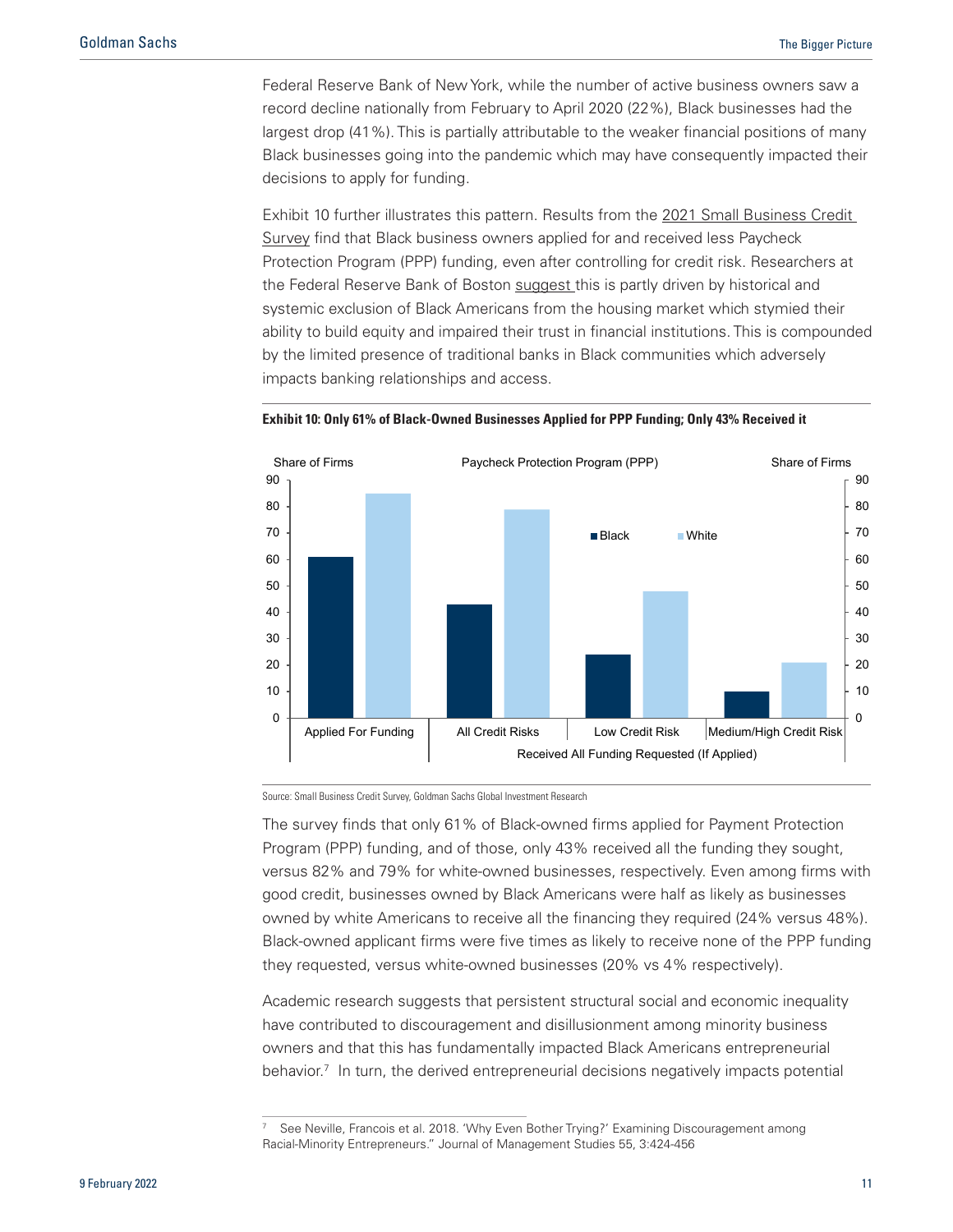business opportunities and outcomes and consequently, economic mobility.

# <span id="page-11-0"></span>Personal Finance Gap

Historical systemic discriminatory policies and practices are foundational in Black Americans unequal access to financial services. Black entrepreneurs use personal and family savings as the main source of startup capital $8$  and investors frequently require significant investment of owners' capital as an incentive or as collateral.<sup>9</sup> The finding that personal wealth decreases the probability that an existing firm is denied a loan is consistent with racial disparities in wealth contributing to racial differences in startup capital.<sup>10</sup> Moreover, low levels of wealth and liquidity constraints may create a substantial barrier to entry for black entrepreneurs.<sup>11</sup>

In [Black Womenomics: Investing in the Underinvested,](https://www.goldmansachs.com/insights/pages/black-womenomics-f/black-womenomics-report.pdf) we highlighted that Black women's wealth is not only held down by a lower access to high-return assets, but also by a higher exposure to high-cost liabilities. Personal finances make Black women more vulnerable to negative income or spending shocks which can lead to borrowing on unfavorable terms.

Exhibit 11 illustrates these patterns using data from the Federal Reserve's Survey of Household Economics and Decisionmaking (SHED). The left panel shows that less than 40% of Black women have the liquidity to cover three months of expenses vs. more than 60% of white men. The right panel shows that Black women are also nearly 5 times more likely not to have a bank account than white women, consistent with structural issues such as more limited access to banking and banking products. More generally, SHED data show that 14% of Black adults are unbanked and 32% are underbanked, versus 3% and 11% of white adults, respectively.<sup>12</sup> Smaller liquidity buffers and more limited access to formal credit might also help explain why Black women are 5 times more likely than white men to use expensive payday loans (right panel), which typically feature annualized percentage interest rates of over 400%.

<sup>8</sup> See Robb, Alicia and Morelix Arnobio. 2016. "Startup Financing Trends by Race: How Access to Capital Impacts Profitability." Annual Survey of Entrepreneurs Data Briefing Series.

<sup>9</sup> See Robb, Alicia, de Zeeuw, Mels, and Barkley, Brett. 2018. "Mind the Gap: How Do Credit Market Experiences and Borrowing Patterns Differ for Minority-Owned Firms." The Federal Reserve Bank of Atlanta's Community & Economic Development (CED) Discussion Paper Series.

<sup>10</sup> See Robb, Alicia and Fairlie, Robert. 2007. "Access to Financial Capital Among U.S. Businesses: The Case of African-American Firms". The Annals of the American Academy of Political and Social Science 613, 47-72.

<sup>11</sup> See Robb, Alicia and Fairlie, Robert. 2007. "Access to Financial Capital Among U.S. Businesses: The Case of African-American Firms". The Annals of the American Academy of Political and Social Science 613, 47-72.

<sup>&</sup>lt;sup>12</sup> The Federal Reserve defines fully banked individuals as individuals with a bank or credit union account and who have not used an alternative financial service in the past year such as non-bank money orders, payday loans, pawn shops or auto title loans, and tax refund advances. Underbanked is defined as having a bank account but using an alternative financial product like a payday loan while unbanked is not having a bank account.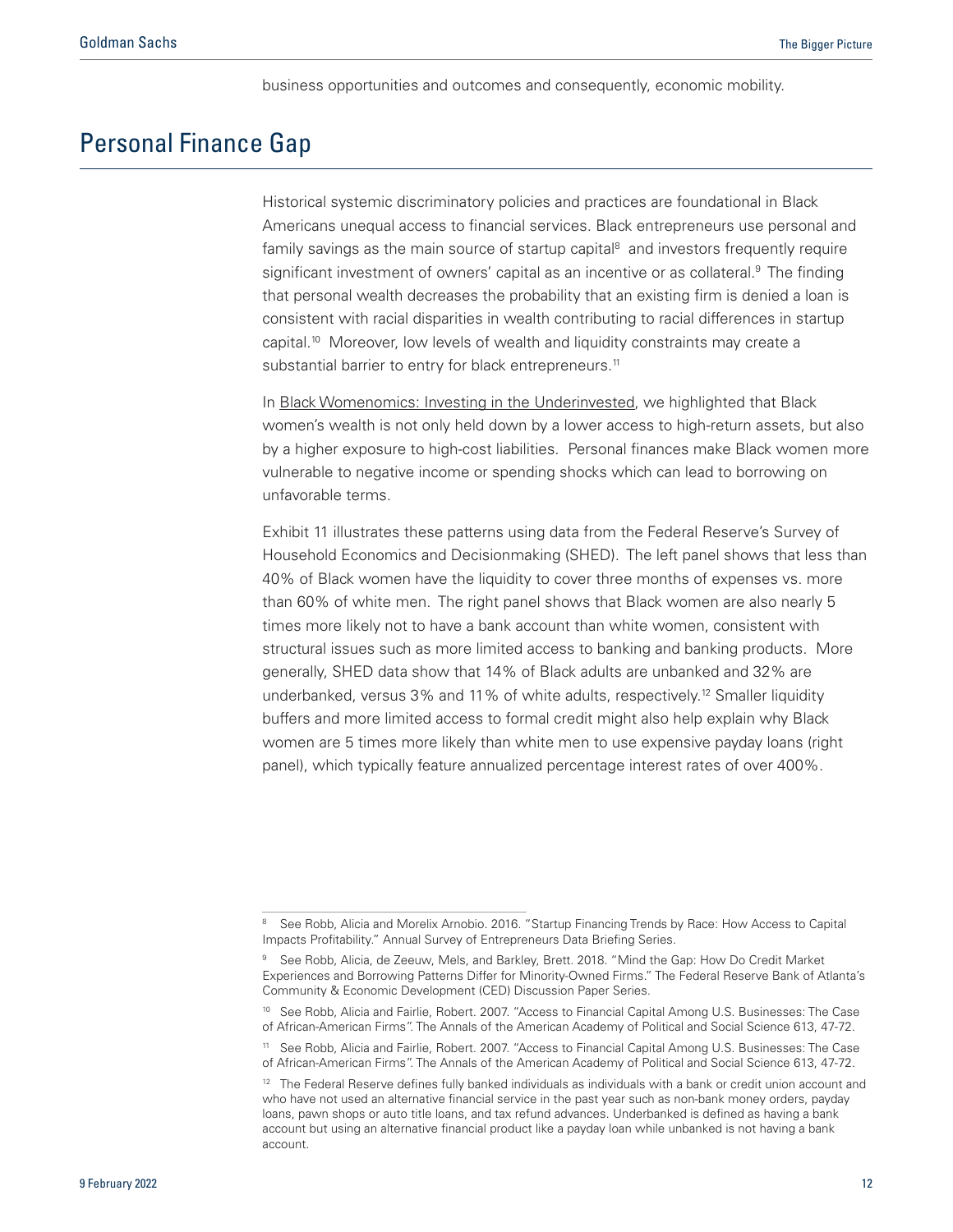

#### <span id="page-12-0"></span>**Exhibit 11: Black Women Are Nearly 5 Times More Likely Not to Have a Bank Account Than White Men**

Source: Survey of Household Economics and Decisionmaking, Goldman Sachs Global Investment Research

# Financial Information Gaps Contribute to the Financial Wellness Gap

Financial capabilities — the understanding of financial concepts and the ability to leverage that knowledge to make informed financial decisions — are essential in addressing the personal finance gap and consequently, impacts economic progress. A [study](https://repository.upenn.edu/cgi/viewcontent.cgi?article=1093&context=bepp_papers) from Annamaria Lusardi and co-authors estimates that financial knowledge accounts for more than 30% of retirement wealth inequality.<sup>13</sup>

The TIAA Institute [documents](https://gflec.org/wp-content/uploads/2020/07/ti_AAPFin_Nov2019_02_Trends-and-Issues.pdf?x20348) the financial knowledge gap between Black Americans and white Americans. The report uses a Personal Finance Index based on twenty-eight questions to assess financial capabilities across eight areas of personal finance: earning, consuming, saving, investing, borrowing and managing debt, insuring, comprehending risk and uncertainty and go-to information sources. The research highlights that higher levels of financial education lead to better financial competence and finds a significant relationship between better financial education and the financial wellness of Black Americans.<sup>14</sup>

A joint research project by the [Global Financial Literacy Excellence Center](https://gflec.org/initiatives/financial-literacy-and-wellness-among-african-americans/) and TIAA Institute corroborates these results. Researchers [review](https://gflec.org/wp-content/uploads/2020/10/TIAA_GFLEC_Report_AAPFinIndex_Sept2020_02.pdf?x20348) the financial capabilities of Black Americans and find that while there is a gap between the finance education of Black Americans and white Americans, within the Black community, there is also a meaningful financial information gap between Black women and Black men characteristic of the patterns identified more broadly across the US population (Exhibit 12). On average, Black men answered 42% of the Personal Finance Index questions

<sup>13</sup> See Lusardi, Annamaria, Michaud, Pierre-Carl and Mitchell, Olivia. 2017. "Optimal Financial Knowledge and Wealth Inequality". Journal of Political Economy, 125 (2), 431-477.

<sup>14</sup> See Yakoboski, Paul, Lusardi, Annamaria and Hasler, Andrea. 2019. "African American Personal Finance Knowledge". TIAA Institute Trends and Issues.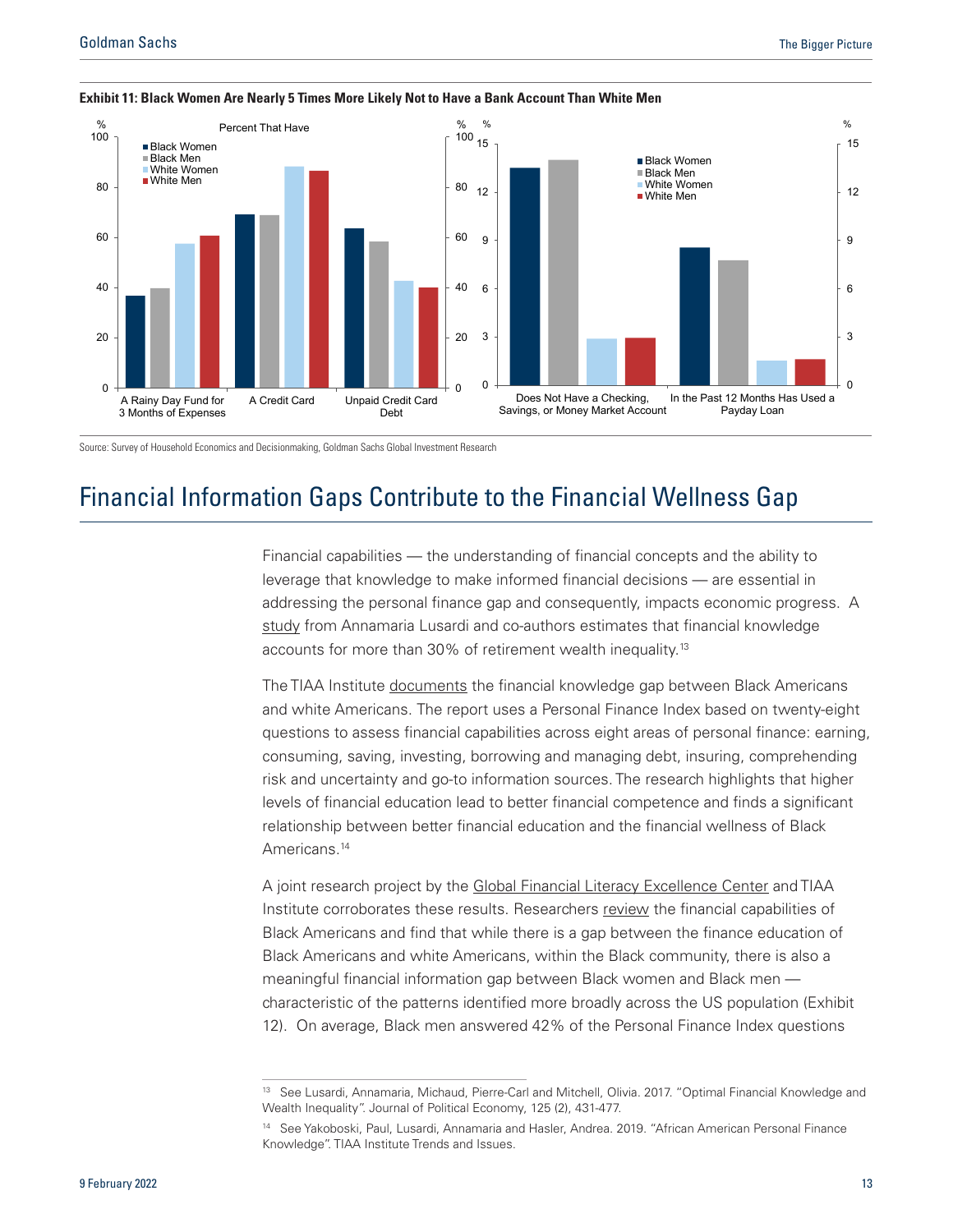correctly; Black women answered 35% correctly.15





Source: TIAA Institute-GFLEC Personal Finance Index, Goldman Sachs Global Investment Research

Black Americans scored significantly lower on questions related to insuring, comprehending risk, investing and identifying go-to information sources (Exhibit 13). The lack of financial capabilities to assess risk is salient as risk management is intrinsic in navigating financial decisions and the subsequent outcomes.<sup>16</sup> Interestingly, Black Americans who had participated in financial education programs scored 11 percent higher on the Personal Finance Index questions vs. those who had no exposure to related content.<sup>17</sup> This suggests that financial education programming increases financial capabilities.

<sup>15</sup> See Yakoboski, Paul, Lusardi, Annamaria and Hasler, Andrea. 2020. "Financial Literacy, Wellness and Resilience Among African Americans". TIAA Institute Trends and Global Financial Literacy Excellence Center.

<sup>16</sup> See Lusardi, Annamaria, Michaud, Pierre-Carl and Mitchell, Olivia. 2017. "Optimal Financial Knowledge and Wealth Inequality". Journal of Political Economy, 125 (2), 431-477.

<sup>&</sup>lt;sup>17</sup> See Yakoboski, Paul, Lusardi, Annamaria and Hasler, Andrea. 2019. "African American Personal Finance Knowledge". TIAA Institute Trends and Issues.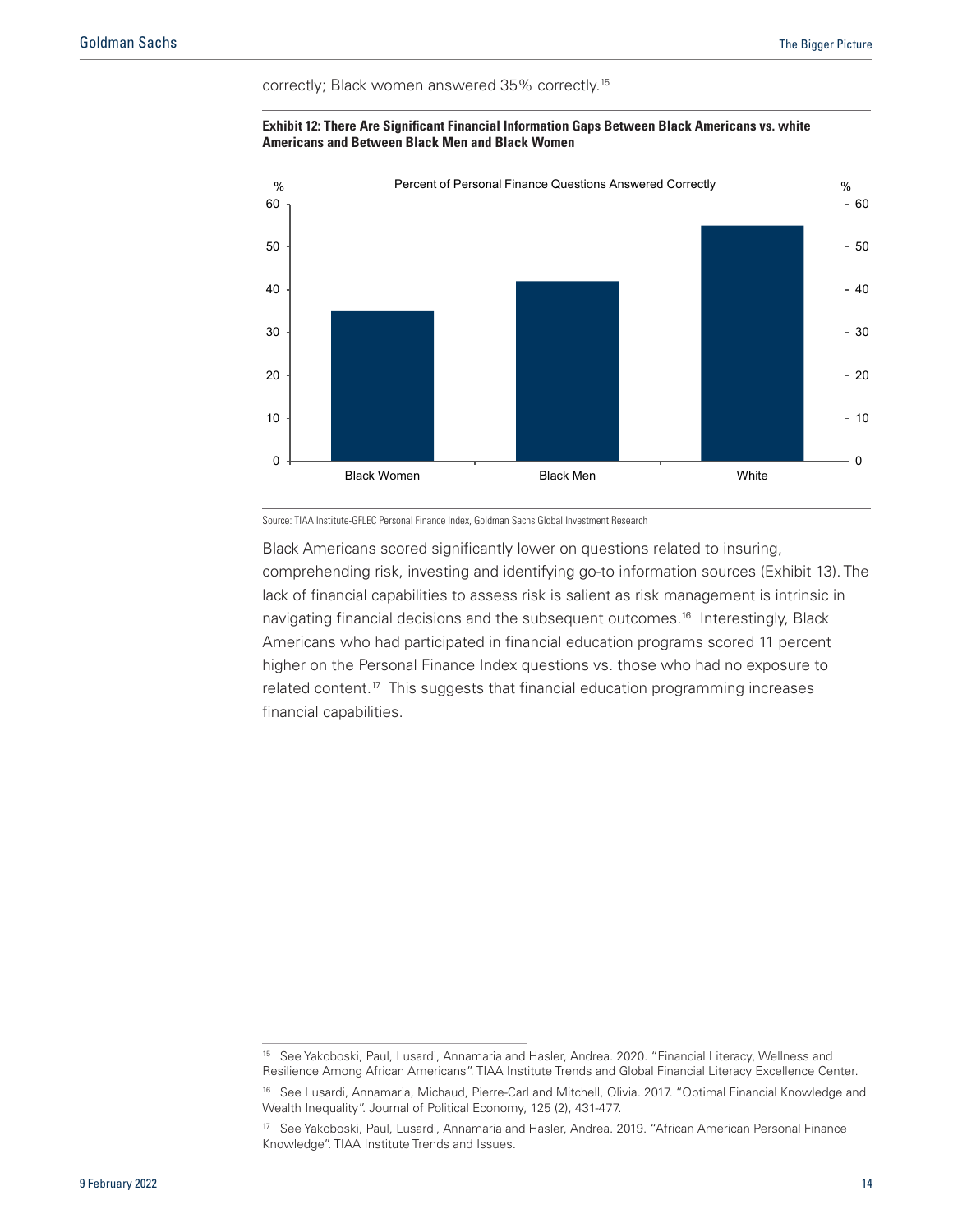

**Exhibit 13: Black Americans Personal Finance Knowledge is Lower in Areas of Insuring, Comprehending Risk, Investing and Identifying Go-To Information Sources**

Source: TIAA Institute-GFLEC Personal Finance Index, Goldman Sachs Global Investment Research

The evidence suggests that financial information gaps also contribute to expensive borrowing and frictions on the investment side. Sumit Agarwal and co-authors [find](https://www.nber.org/system/files/working_papers/w14659/w14659.pdf) that most payday borrowers who also have a credit card have substantial credit card liquidity. Consistent with personal finance information gaps, SHED survey data summarized in the left panel of Exhibit 14 shows that Black women are significantly less likely to correctly answer a survey question on the compounding of interest rates than white men.

Similarly, the right panel shows that Black women are less likely to correctly answer a survey question on stock market risk diversification.

A study by Sherman Hanna and Yoonkyung Yuh [suggests](https://www.researchgate.net/publication/228292921_RacialEthnic_Differences_in_High_Return_Investment_Ownership_A_Decomposition_Analysis) that financial education familiarizing Black households with investment risk and risk tolerance would increase their likelihood of owning high-return assets.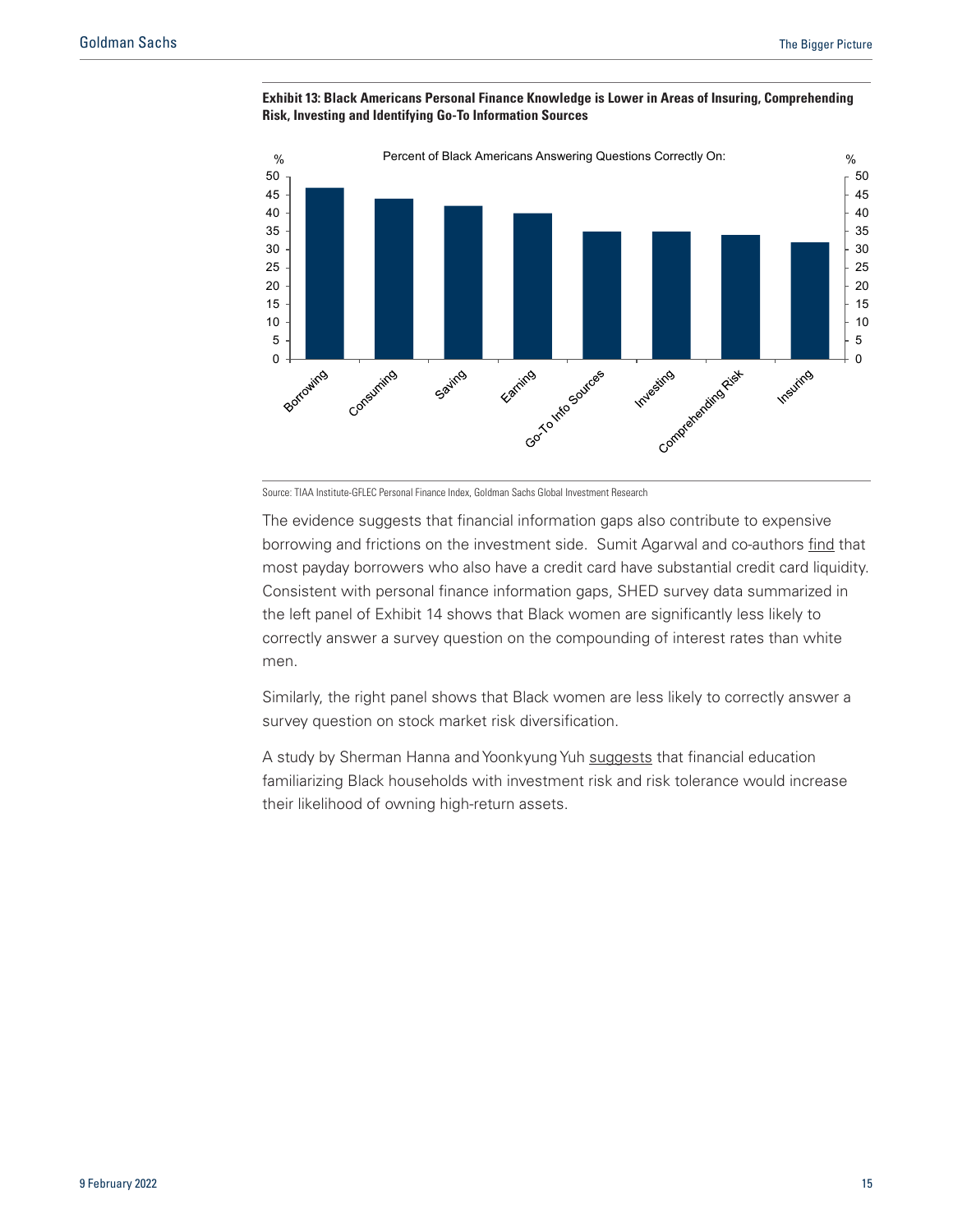

#### <span id="page-15-0"></span>**Exhibit 14: Survey Data on Compounding Interest Rates and Investing in Stocks Suggest a Financial Information Gap**

Source: Survey of Household Economics and Decisionmaking, Goldman Sachs Global Investment Research

# Black Owned Businesses Have Worse Outcomes

Undercapitalization impacts the growth of Black-owned businesses. Previous research indicates that the level of startup capital, which can be impacted by lower levels of personal wealth, is a strong predictor of business success.18 Black businesses are more likely to report their profits negatively impacted by access to and the cost of financial capital. Exhibit 15 shows that Black business owners are nearly three times more likely than white entrepreneurs to report that access to financial capital and the cost of financial capital negatively impact the profitability of their businesses.

<sup>&</sup>lt;sup>18</sup> See Robb, Alicia and Fairlie, Robert. 2007. "Access to Financial Capital Among U.S. Businesses: The Case of African-American Firms". The Annals of the American Academy of Political and Social Science 613, 47-72.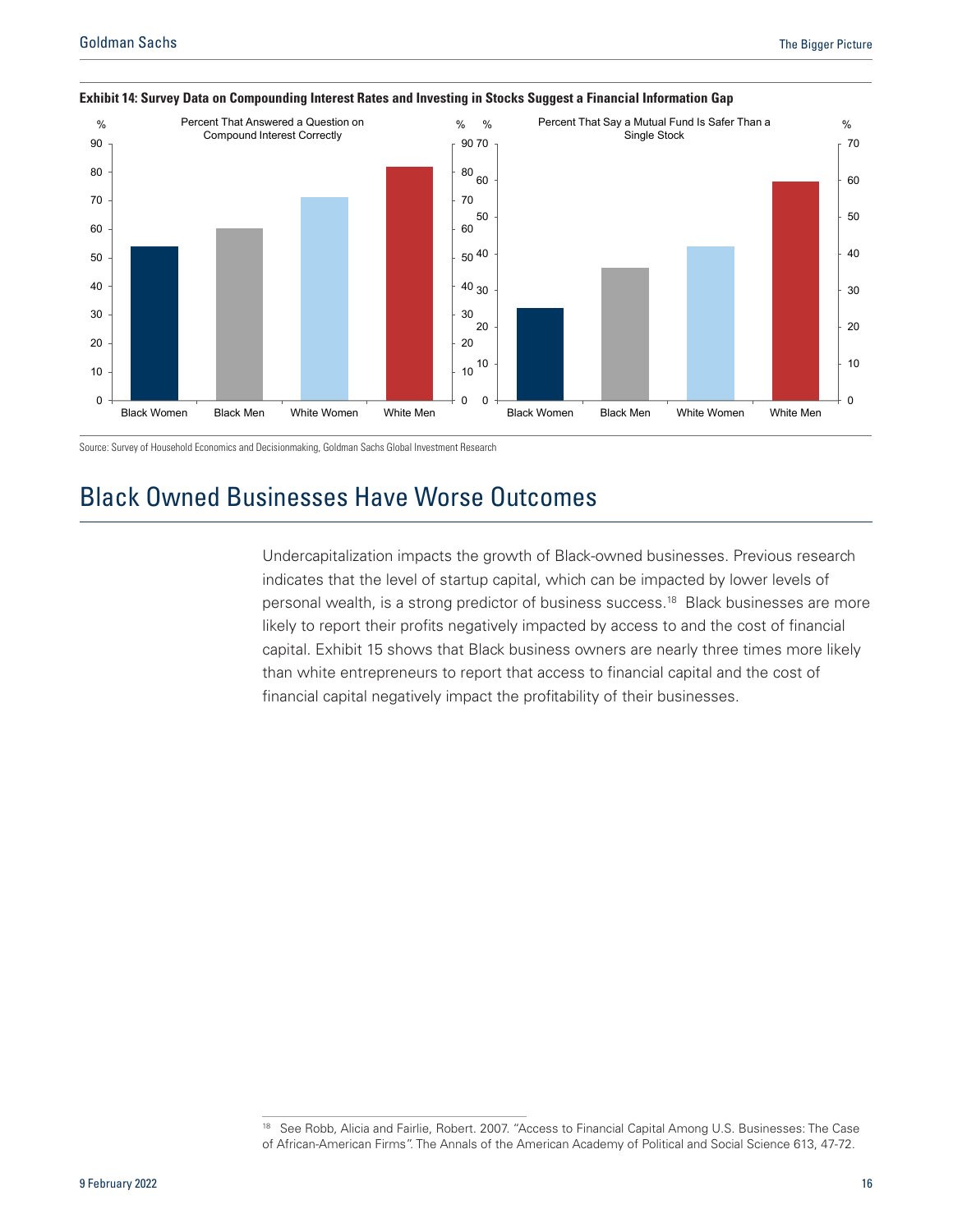



Source: Annual Survey of Entrepreneurs, Goldman Sachs Global Investment Research

On average, business sales are much lower for Black-owned businesses than white-owned businesses and especially lower, for Black-women-owned businesses (Exhibit 16).





Source: Annual Business Survey, Goldman Sachs Global Investment Research

Black-owned businesses also have lower profits. Exhibit 17 shows that a smaller share of Black-owned businesses had profits and a larger share had losses compared to white owned businesses.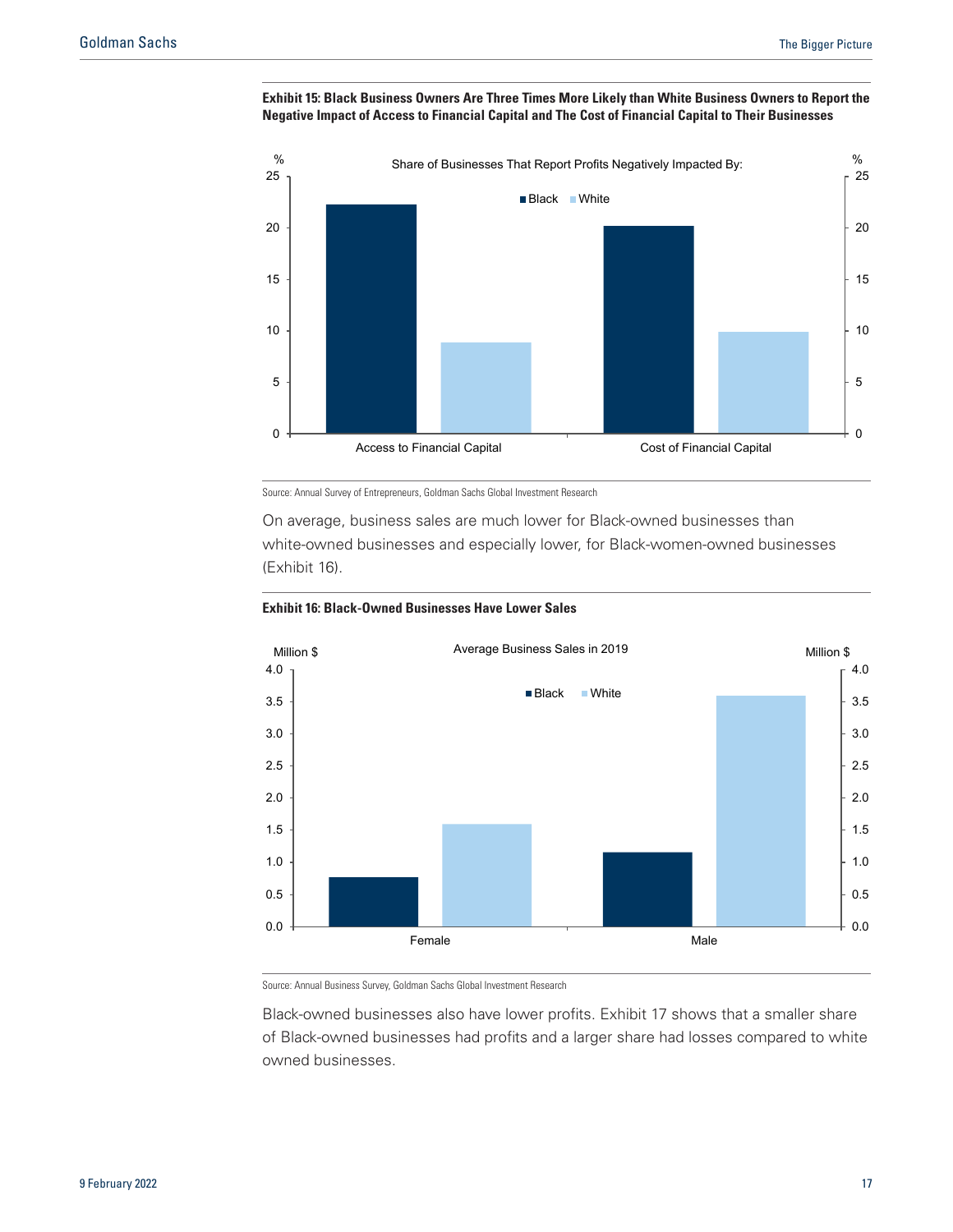<span id="page-17-0"></span>



Source: Annual Survey of Entrepreneurs, Goldman Sachs Global Investment Research

### Black Entrepreneurs Experience Bias and Discrimination

Researchers at the Enterprise Research Center in the UK [identified](http://publications.aston.ac.uk/id/eprint/25172/1/Understanding_motivations_for_entrepreneurship.pdf) seven dimensions for entrepreneurial motivation: achievement, challenge and learning, independence and autonomy, income security and financial success, recognition and status, family and roles, dissatisfaction with prior work arrangement.<sup>19</sup> These results suggest that displacement in the labor market could be an important motivation for entrepreneurship. One possible reason for Black displacement is discrimination. The subject of race and prejudice and the consequent impact remains complex and, at times, controversial. However, multiple studies document that high levels of discrimination persists in the labor and credit markets.

 A groundbreaking field experiment submitted fictitious resumes with names that sounded either white (e.g. Emily Walsh) or Black (e.g. Lakisha Washington) to potential employers, showed that Blacks were routinely and uniformly disadvantaged in the resume selection process, with white names receiving 50% more callbacks than Black names.20 The study also found that credentials had a statistically insignificant impact on the outcome for Black candidates, whereas white applicants with higher quality resumes received 30% more callbacks than white applicants with lower quality resumes. This suggests that resumes with Black names were systematically removed from consideration.

<sup>19</sup> See Stephan, Ute, Hart, Mark and Drews, Cord-Christian. 2015. "Understanding Motivations for Entrepreneurship: A Review of Recent Research Evidence." Enterprise Research Center.

<sup>&</sup>lt;sup>20</sup> Lincoln Quillian, Devah Pager, Ole Hexel and Arnfinn H. Midtboen. 2017. "Meta-analysis of Field Experiments Shows No Change in Racial Discrimination in Hiring Over Time," Proceedings of the National Academy of Sciences, 114 (41), 10875. Data was analyzed from 24 field experiments, which included over 54,000 applications and 25,000 recruiting roles.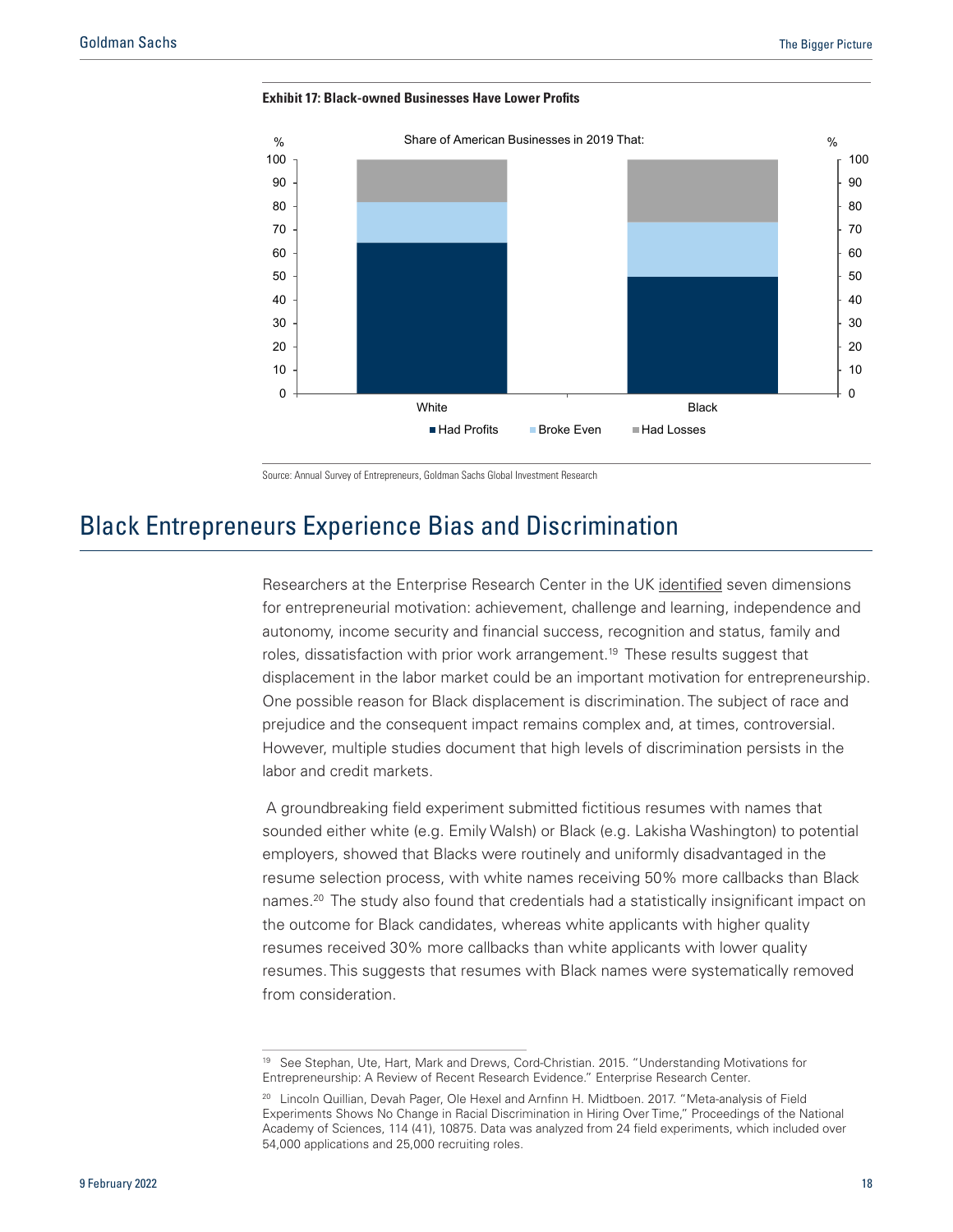Similarly, a comprehensive study published in the Proceedings of National Academy of Sciences examined callback rates of job candidates from 1990 to 2015 and found that white applicants received 36% more callbacks than Black applicants. Strikingly, the researchers also find that the level of racial discrimination against Black applicants in the hiring process has not fallen over the past 25 years.<sup>21</sup> Related studies conducted for the US and other countries—from Germany to India—consistently point to racial or ethnic labor market discrimination.<sup>22</sup>

A recent [study](https://journals.sagepub.com/doi/pdf/10.1177/0743915618820561) by Sterling Bone and co-authors employing mystery shoppers<sup>23</sup> provides evidence that structural discrimination impacts the opportunities of Black Americans in the credit market. The research inferred three key themes (Exhibit 18).



**Exhibit 18: Black Businesses Are Scrutinized More, Black Owners Are Prodded for More Personal Information and Receive Less Customer Service Help**

Source: Bone et al. 2019, Goldman Sachs Global Investment Research

First, Black businesses are scrutinized at a much higher level than white-owned businesses. Second, Black business owners are prodded for more personal information than white business owners. In the field experiment, while both Black and white testers were asked about their marital status by loan officers (in violation of the fair lending law), Black American testers were asked almost 6 times more often. Moreover, only the Black American testers were asked about the status of their spouses' employment, also a violation of the fair lending law. And third, Black business owners receive less customer service help.<sup>24</sup> These studies underline that structural discrimination remains a material

<sup>&</sup>lt;sup>21</sup> Lincoln Quillian, Devah Pager, Ole Hexel and Arnfinn H. Midtboen. 2017. "Meta-analysis of Field Experiments Shows No Change in Racial Discrimination in Hiring Over Time," Proceedings of the National Academy of Sciences, 114 (41), 10875. Data was analyzed from 24 field experiments, which included over 54,000 applications and 25,000 recruiting roles.

<sup>&</sup>lt;sup>22</sup> Marianne Bertrand and Esther Duflo. 2016. "Field Experiments on Discrimination," NBER Working Paper.

<sup>&</sup>lt;sup>23</sup> Mystery shopping research methodology present mystery "shoppers" as customers to gather feedback or data to assess customer experience.

<sup>&</sup>lt;sup>24</sup> See Bone, Sterling, et al. 2019. "Shaping Small Business Lending Policy Through Matched Pair Mystery Shopping." Journal of Public Policy and Marketing, 28 (3), 391-399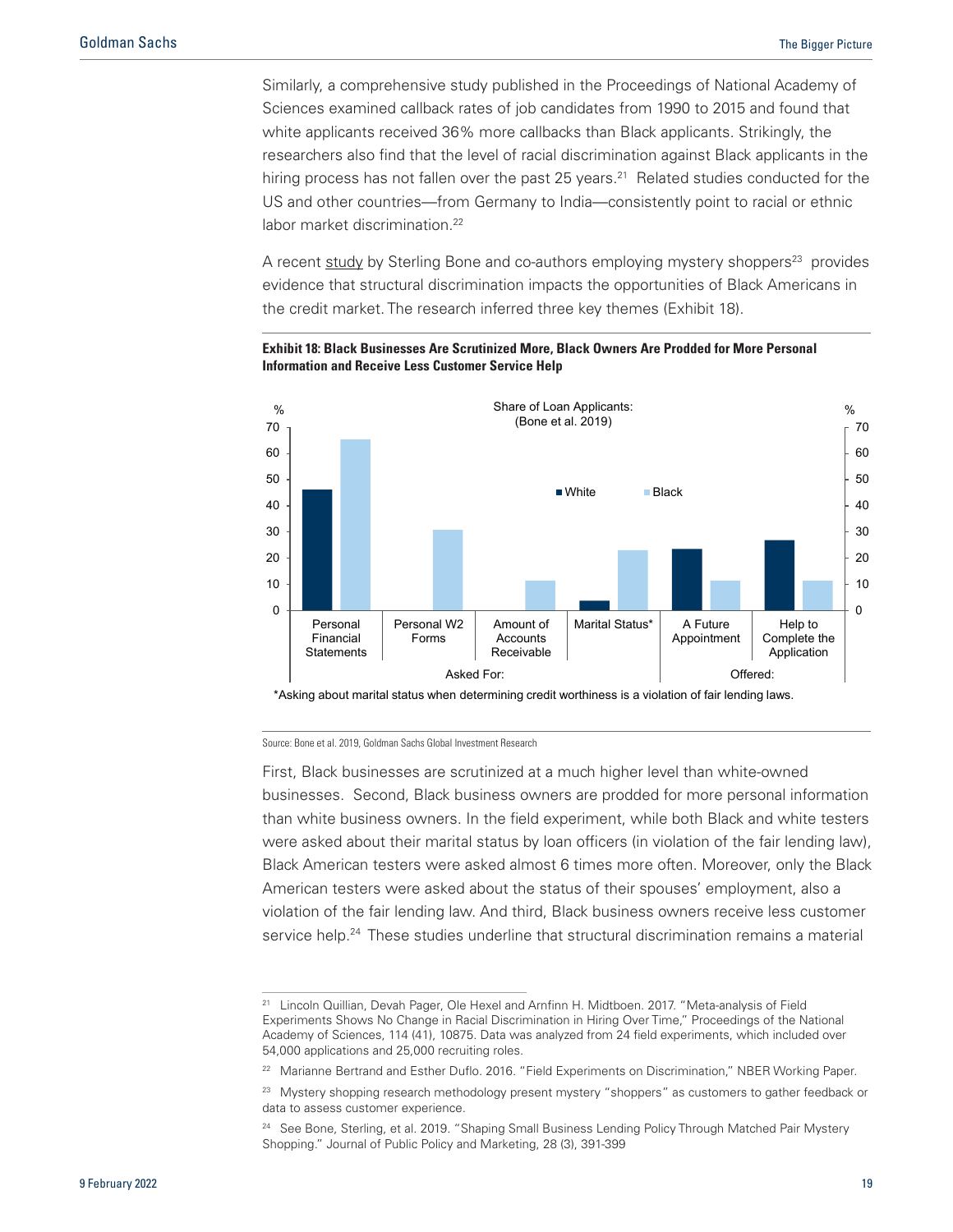factor in the disadvantage faced by Black Americans.

# <span id="page-19-0"></span>Investing in Black Women Entrepreneurs

Business ownership is an important alternative to wage or salary employment and has a large impact on economic progress. Subsequently, it has important implications for inequality.

In Black Womenomics: Investing in the Underinvested, we offered several recommendations to reduce racial economic and social inequities experienced by Black Americans. The caveats are that the issues are complex, that the list is not exhaustive and is presented with the recognition that any efforts to effectively address the issues would require a multidimensional commitment across the public and private sectors which could only be successful if Black women are actively engaged in formulating the strategies and framing the outcomes.

Exacerbating the credit market challenges, Black women may face discrimination in the lending market which also limit their ability to invest in their businesses. It is critical that discrimination is also addressed toward the goal of real and sustainable progress.

**Exhibit 19: Public Sector and Private Sector Actions to Change the Economic Disadvantages of Black Women Entrepreneurs**

|                                        | Actions to Change the Economic Disadvantages of Black Women Entrepreneurs                                                                                                                                                                                                   |                                                                                                                                                                                                |  |
|----------------------------------------|-----------------------------------------------------------------------------------------------------------------------------------------------------------------------------------------------------------------------------------------------------------------------------|------------------------------------------------------------------------------------------------------------------------------------------------------------------------------------------------|--|
|                                        | <b>Public Sector</b>                                                                                                                                                                                                                                                        | <b>Private Sector</b>                                                                                                                                                                          |  |
| <b>Capital Access</b><br>Gap           | Enforce fair lending laws to address discrimination<br>Direct public sector action on access to capital for small<br>businesses, e.g. via the Small Business Administration,<br>increase funding and regulatory support for Community<br>Development Financial Institutions | Increase business loans to Black women<br>Increase investment in Black women's businesses<br>Combine capital access with mentoring ad<br>sponsorship<br>- Help Black women build their network |  |
| Financial<br><b>Information</b><br>Gap | Boost financial literacy and entrepreneurship courses in<br>school curricula                                                                                                                                                                                                | Increase financial education in the workplace<br>Invest in efforts that boost financial wellness of<br><b>Black women</b>                                                                      |  |

Source: Goldman Sachs Global Investment Research

It is critical that the public sector is robustly addressing racial inequity and mandate changes to laws and policies that may also influence social behavior and close the gaps over time.

To help close the capital access and investment gaps for Black entrepreneurs, policymakers could enforce fair lending laws to address discrimination in the credit market, and especially expanded access to capital for Black women.

In this study, we again highlight the power of private capital. The proposed actions focus on lowering barriers and creating pathways to economic security for Black women, their families, and their communities.

**Provide access to capital for Black women entrepreneurs**. More equitable access to credit and small business loans with reasonable repayment conditions (e.g. lower rates of interests and fees, and access) and to equity investments would reduce dependence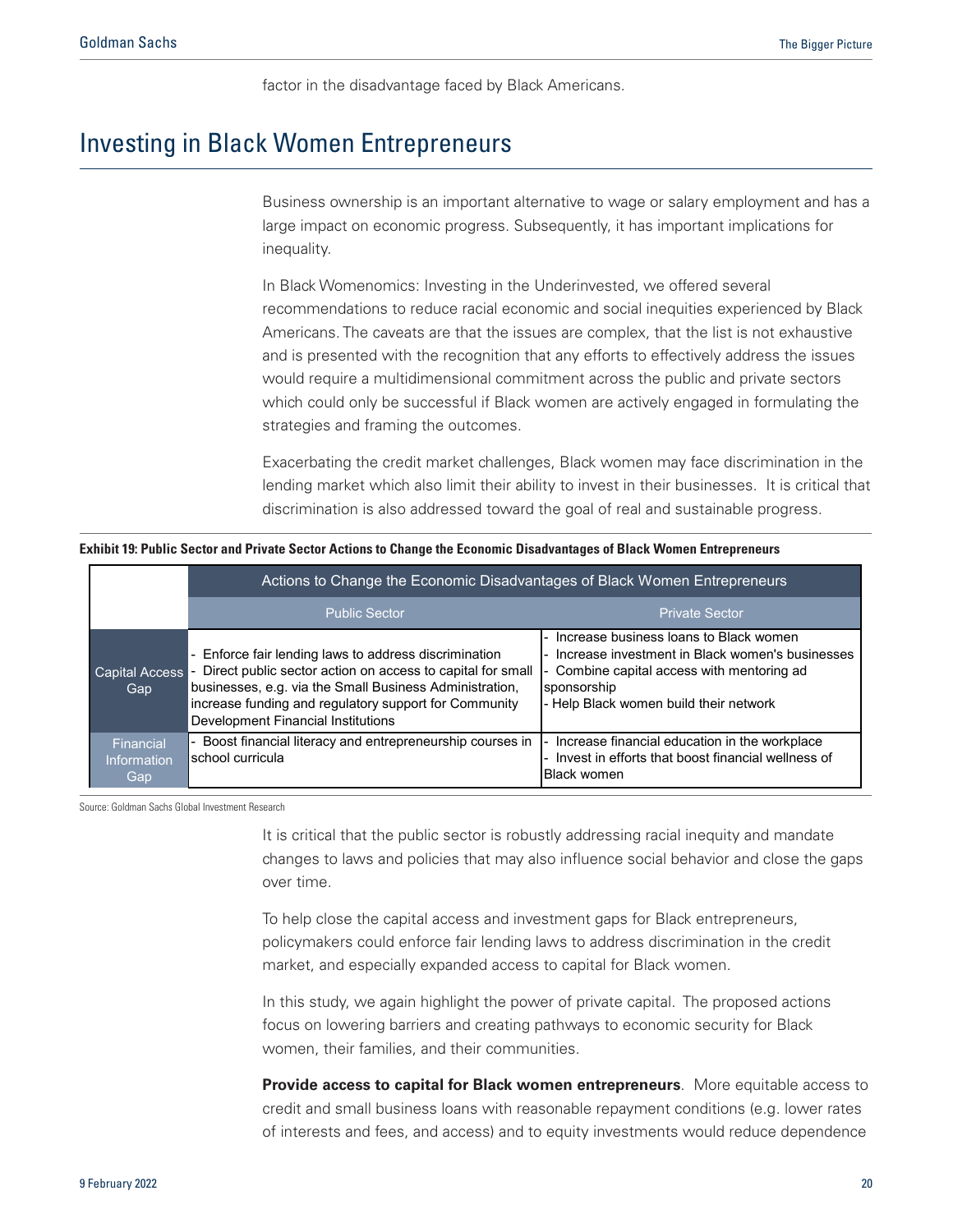<span id="page-20-0"></span>on more expensive forms of credit and use of personal savings, factors that often inhibit the success of Black women-owned businesses. This would likely increase the number of Black women entrepreneurs, support existing small businesses, and grow long-term wealth.

**Increase financial education.** Critical to overall financial wellness is the ability to make informed decisions that impact effective management of personal finance including investments in important financial assets that contribute to wealth appreciation. Providing Black women entrepreneurs educational frameworks that will expand their capabilities, combined with mentoring and coaching, will decrease the risks of financial pitfalls and better position them to navigate and recover more quickly from potential crises.

# Good for Growth

In Black Womenomics: Investing in the Underinvested, we highlighted that our recommendations for public policies and private investments would improve the lifetime earnings prospects of Black women, and this will also add to the country's economic potential over time. We do not quantify harder to measure benefits such as innovation and the impact on the community.

Our framework takes into account the broad economic disadvantages that Black women experience. We estimate that reducing the earnings gap for Black women, which includes increasing business ownership to drive economic mobility, could raise the level of annual US GDP by 1.4% each year or \$350bn in current dollars. If the improvements benefit Black women and men alike, we estimate a larger increase in US GDP of 2.1%, which corresponds to \$525bn per year.

# Fairer and Richer Society

Private business ownership has significant implications for earnings and wealth inequality, however, Black women are underrepresented in entrepreneurship. Targeted resource allocation is necessary to counter historical and systemic social and economic racial inequality. Black women continue to make their own efforts to overcome the racial and gender barriers. However, absent directed actions that facilitate Black women's efforts to start and succeed at business ownership, sustained economic recovery and mobility would be inaccessible in the short term. One of our key takeaways from Black Womenomics, is that equalizing Black women's positions would make for not only a fairer, but also a richer society.